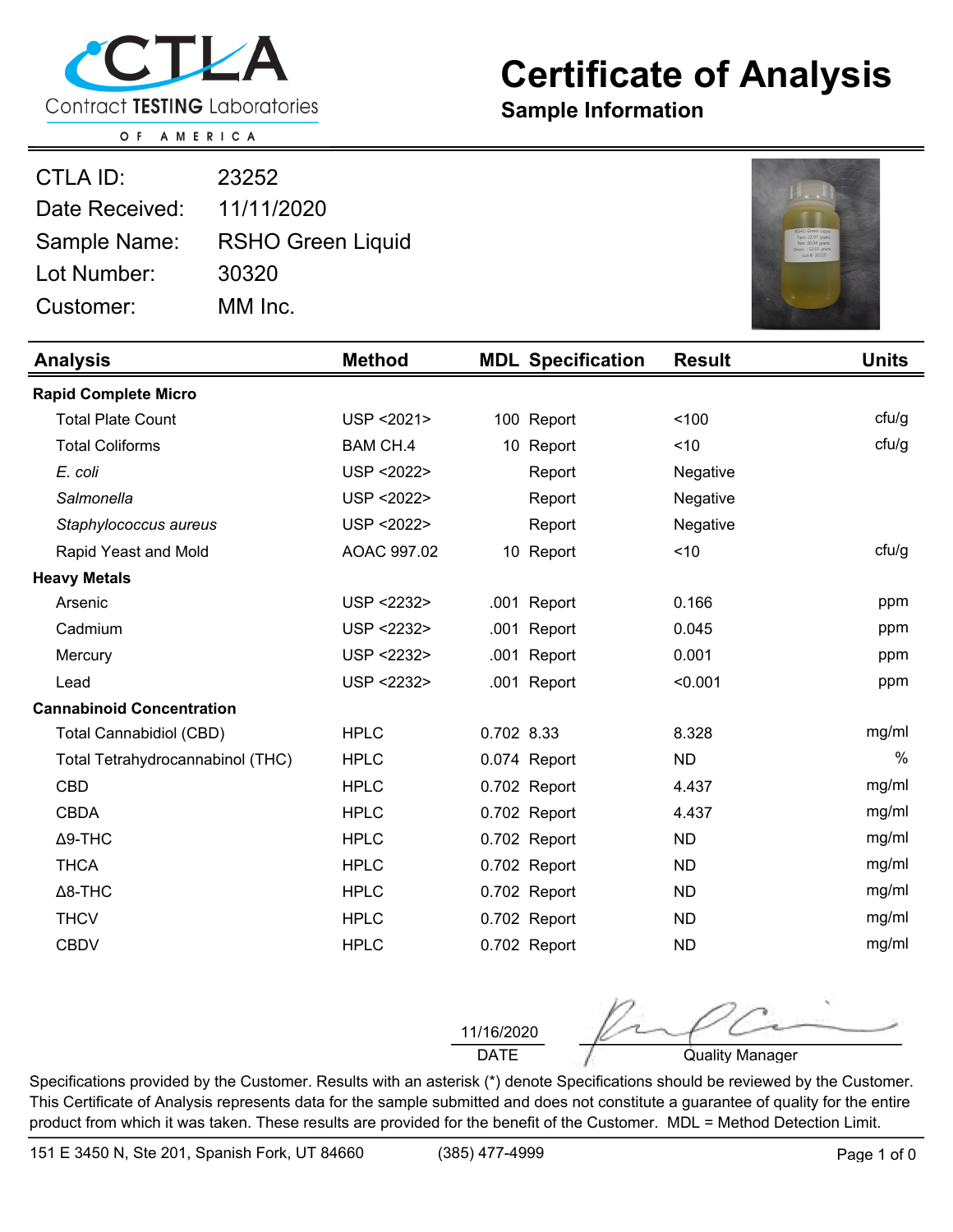

## **Certificate of Analysis**

**Sample Information**

O F AMERICA

| CTLA ID:       | 23252                    |
|----------------|--------------------------|
| Date Received: | 11/11/2020               |
| Sample Name:   | <b>RSHO Green Liquid</b> |
| Lot Number:    | 30320                    |
| Customer:      | MM Inc.                  |



| <b>Analysis</b>                 | <b>Method</b> |              | <b>MDL Specification</b> | <b>Result</b> | <b>Units</b> |
|---------------------------------|---------------|--------------|--------------------------|---------------|--------------|
| <b>CBDVA</b>                    | <b>HPLC</b>   | 0.702 Report |                          | <b>ND</b>     | mg/ml        |
| <b>CBGA</b>                     | <b>HPLC</b>   | 0.702 Report |                          | <b>ND</b>     | mg/ml        |
| <b>CBG</b>                      | <b>HPLC</b>   | 0.702 Report |                          | <b>ND</b>     | mg/ml        |
| <b>CBN</b>                      | <b>HPLC</b>   | 0.702 Report |                          | <b>ND</b>     | mg/ml        |
| <b>CBC</b>                      | <b>HPLC</b>   | 0.702 Report |                          | <b>ND</b>     | mg/ml        |
| <b>CBL</b>                      | <b>HPLC</b>   | 0.702 Report |                          | <b>ND</b>     | mg/ml        |
| <b>Residual Solvents, Group</b> |               |              |                          |               |              |
| <b>Butanes</b>                  | USP <467>     | 119 Report   |                          |               | ppm          |
| Heptanes                        | USP <467>     | 119 Report   |                          |               | ppm          |
| Propanes                        | USP <467>     | 119 Report   |                          |               | ppm          |
| Pesticides (24)                 |               |              |                          |               |              |
| Abamectin                       | USP <561>     | .01 Report   |                          |               | ppm          |
| Acequinocyl                     | USP <561>     | .01          | Report                   |               | ppm          |
| <b>Bifenazate</b>               | USP <561>     | .01 Report   |                          |               | ppm          |
| <b>Bifenthrin</b>               | USP <561>     | .01 Report   |                          |               | ppm          |
| Cyfluthrin                      | USP <561>     | .01          | Report                   |               | ppm          |
| Cypermethrin                    | USP <561>     | .01          | Report                   |               | ppm          |
| Daminozide                      | USP <561>     | .01          | Report                   |               | ppm          |
| Dimethomorph                    | USP <561>     | .01 Report   |                          |               | ppm          |
| Etoxazole                       | USP <561>     | .01 Report   |                          |               | ppm          |
| Fenhexamid                      | USP <561>     | .01          | Report                   |               | ppm          |
| Flonicamid                      | USP <561>     | .01 Report   |                          |               | ppm          |

11/16/2020

DATE **Quality Manager** 

Specifications provided by the Customer. Results with an asterisk (\*) denote Specifications should be reviewed by the Customer. This Certificate of Analysis represents data for the sample submitted and does not constitute a guarantee of quality for the entire product from which it was taken. These results are provided for the benefit of the Customer. MDL = Method Detection Limit.